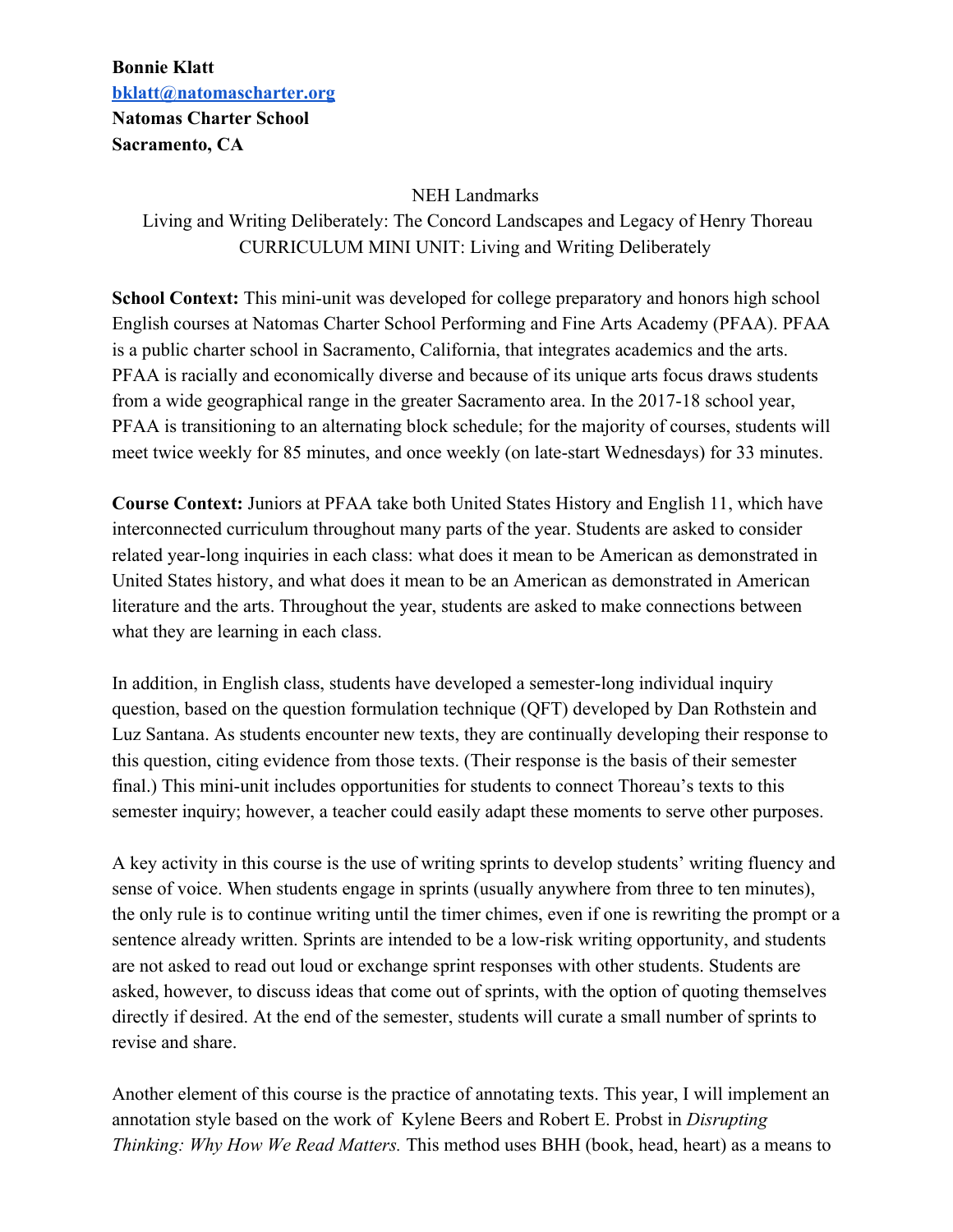enter and analyze texts. This mini-unit asks students to use BHH when they annotate texts, but other methods of annotation could be substituted.

This mini-unit will take place in the second month of the school year, when students are well into their semester-long inquiry and already will have reviewed the abolitionist movement and the raid on Harper's Ferry in their United States history course. Students will have written one reflective essay, and the culminating assignment in this unit will serve as a formative assessment of students' ability to craft written arguments, which will be further developed in the subsequent unit. One note: in the middle of this unit, students will be completing and sharing a previously assigned interview project. I have included the details for this assignment, but obviously, this part of the mini-unit could be deleted or adapted for activities happening in your own course.

**Unit Objectives:** The goals of this mini-unit are as follows:

- To familiarize students with Henry David Thoreau's importance as an American thinker and writer
- To challenge students to consider Thoreau's relevance in their own lives, particularly when it comes to living and writing deliberately
- To demonstrate to students (through example and practice) the importance of reflection and revision on the writing process
- To develop students' ability to create a strong sense of voice in their writing
- To formatively assess students ability to write a strong argument

The delivery of this unit will span four block periods over two weeks; however students will continue to work on a short, processed essay after the unit ends. If teachers would like to extend this unit, optional additional activities are included in some of the daily plans.

## **Quick Link to [Resource List](#page-7-0)**

| <b>Mini-unit Overview</b>                    |                                                                                                  |                                                                                                |                                                                                                       |                                                                                                                                 |
|----------------------------------------------|--------------------------------------------------------------------------------------------------|------------------------------------------------------------------------------------------------|-------------------------------------------------------------------------------------------------------|---------------------------------------------------------------------------------------------------------------------------------|
|                                              | Day 1                                                                                            | Day 2                                                                                          | Day 3                                                                                                 | Day 4                                                                                                                           |
| <b>Summary of</b><br><b>Class Activities</b> | <b>Writing</b><br><b>Deliberately:</b><br>Notebooks,<br>Journals, and<br>The Role of<br>Revision | <b>Living</b><br><b>Deliberately:</b><br>Writing to<br>Discover our<br><b>Essential Truths</b> | <b>Discovering</b><br><b>Voice: The</b><br>Development of<br>Thoreau's<br>Antislavery<br><b>Texts</b> | <b>Finding Your</b><br><b>Own Voice:</b><br>Bridging the<br>Gap between<br>How You See<br>the World and<br>How You Act in<br>It |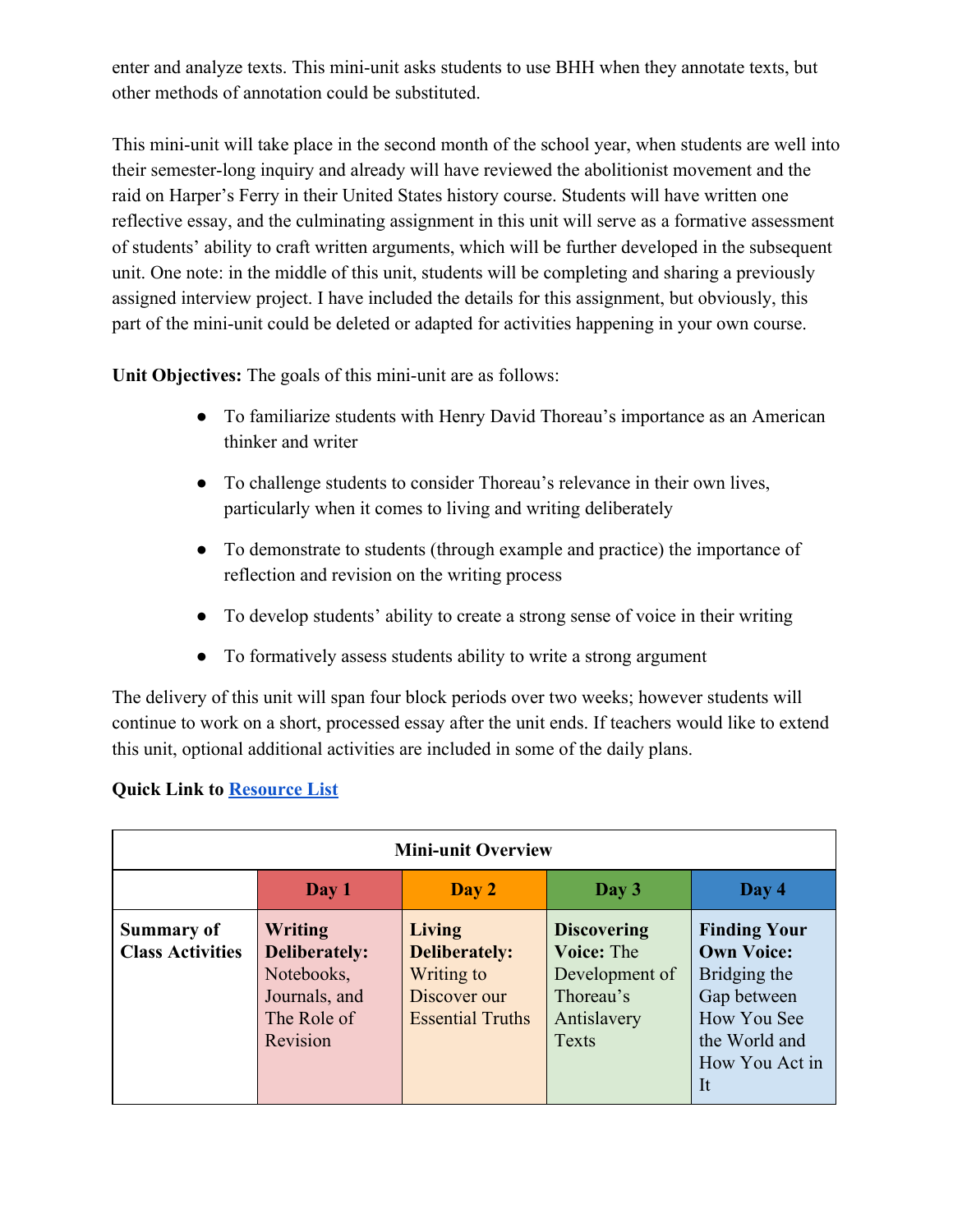| Day 1--Writing Deliberately: Notebooks, Journals, and The Role of Revision |                                                                                                                                                                                                                                                                                                                                                                                                                                                                                                                                                                                                                                                                                                                                                                                                                                                                                                                                                                                                                                                                                                                                                                                                                                                                                                                                                                                                                                                                                                                                                                                                                                                                                                                                                                                       |
|----------------------------------------------------------------------------|---------------------------------------------------------------------------------------------------------------------------------------------------------------------------------------------------------------------------------------------------------------------------------------------------------------------------------------------------------------------------------------------------------------------------------------------------------------------------------------------------------------------------------------------------------------------------------------------------------------------------------------------------------------------------------------------------------------------------------------------------------------------------------------------------------------------------------------------------------------------------------------------------------------------------------------------------------------------------------------------------------------------------------------------------------------------------------------------------------------------------------------------------------------------------------------------------------------------------------------------------------------------------------------------------------------------------------------------------------------------------------------------------------------------------------------------------------------------------------------------------------------------------------------------------------------------------------------------------------------------------------------------------------------------------------------------------------------------------------------------------------------------------------------|
| <b>Standards</b><br><b>Addressed</b>                                       | CCSS.ELA-LITERACY.W.11-12.5 (Develop writing by revision, rewriting<br>and considering a new approach)<br>CCSS.ELA-LITERACY.W.11-12.10 (Write routinely over extended and<br>shorter time frames)<br>CCSS.ELA-LITERACY.RI.11-12.1 (Cite evidence to support analysis)                                                                                                                                                                                                                                                                                                                                                                                                                                                                                                                                                                                                                                                                                                                                                                                                                                                                                                                                                                                                                                                                                                                                                                                                                                                                                                                                                                                                                                                                                                                 |
| <b>Activities</b>                                                          | 1. Students will complete a five-minute writing sprint as a bell-ringer<br>activity (see slides for prompt).<br>2. After sprint, students will be instructed about our next activity: a<br>saunter. After a brief definition of the word "saunter," students will be<br>lead to an open area of campus (in this case a soccer field that abuts<br>an open space) with notebooks in hand. Students will be instructed to<br>"saunter" in silence until they hear me call them back (approximately<br>10 minutes). At the end of the saunter, they will be asked to repeat the<br>writing sprint from the beginning of class. After the writing sprint, we<br>will head back to class.<br>3. Back in class, students will be asked to discuss in small groups how<br>the two sprints were different. After 5-7 minutes of discussion, the<br>whole class will reconvene for a short debriefing of conclusions.<br>4. Teacher will lead discussion of Thoreau's writing process (see slides).<br>In theory, students should notice that their second writing sprint was<br>possibly more complex, more creative, more reflective, etc. after<br>walking. Points for discussion--effect of physical activity on thinking<br>and writing; writing something a second time might lead to different<br>ideas; effect of silence and/or mindfulness on thinking and writing<br>processes.<br>5. Possible extensions: Assign all or parts of Thoreau's essay "Walking"<br>and ask students to discuss and/or write about the role of physical<br>movement and/or deliberation on the writing process. Share handout<br>highlighting Thoreau's revision of one paragraph from Walden and<br>ask student to trace each change; ask student to consider the effect<br>and purpose of each change. |
| <b>Assessment</b>                                                          | Writing sprints are not formally assessed as their purpose is to help<br>students develop fluency and explore ideas in a low-stakes setting.<br>(Some composition book entries will be shared at the end of the<br>semester in a student-curated collection.)<br>Student understanding and engagement will be informally assessed<br>according to their participation in the small and large group<br>discussions. (Participation is tracked in this class based on frequency<br>and quality of participation.)<br>Homework will be collected and assessed after next class period.<br>$\bullet$<br>Students should demonstrate close reading and analysis as evidenced<br>by their annotations and responses to their selected texts.                                                                                                                                                                                                                                                                                                                                                                                                                                                                                                                                                                                                                                                                                                                                                                                                                                                                                                                                                                                                                                                |
| <b>Follow-up</b>                                                           | Assign homework reading. (Due next class)                                                                                                                                                                                                                                                                                                                                                                                                                                                                                                                                                                                                                                                                                                                                                                                                                                                                                                                                                                                                                                                                                                                                                                                                                                                                                                                                                                                                                                                                                                                                                                                                                                                                                                                                             |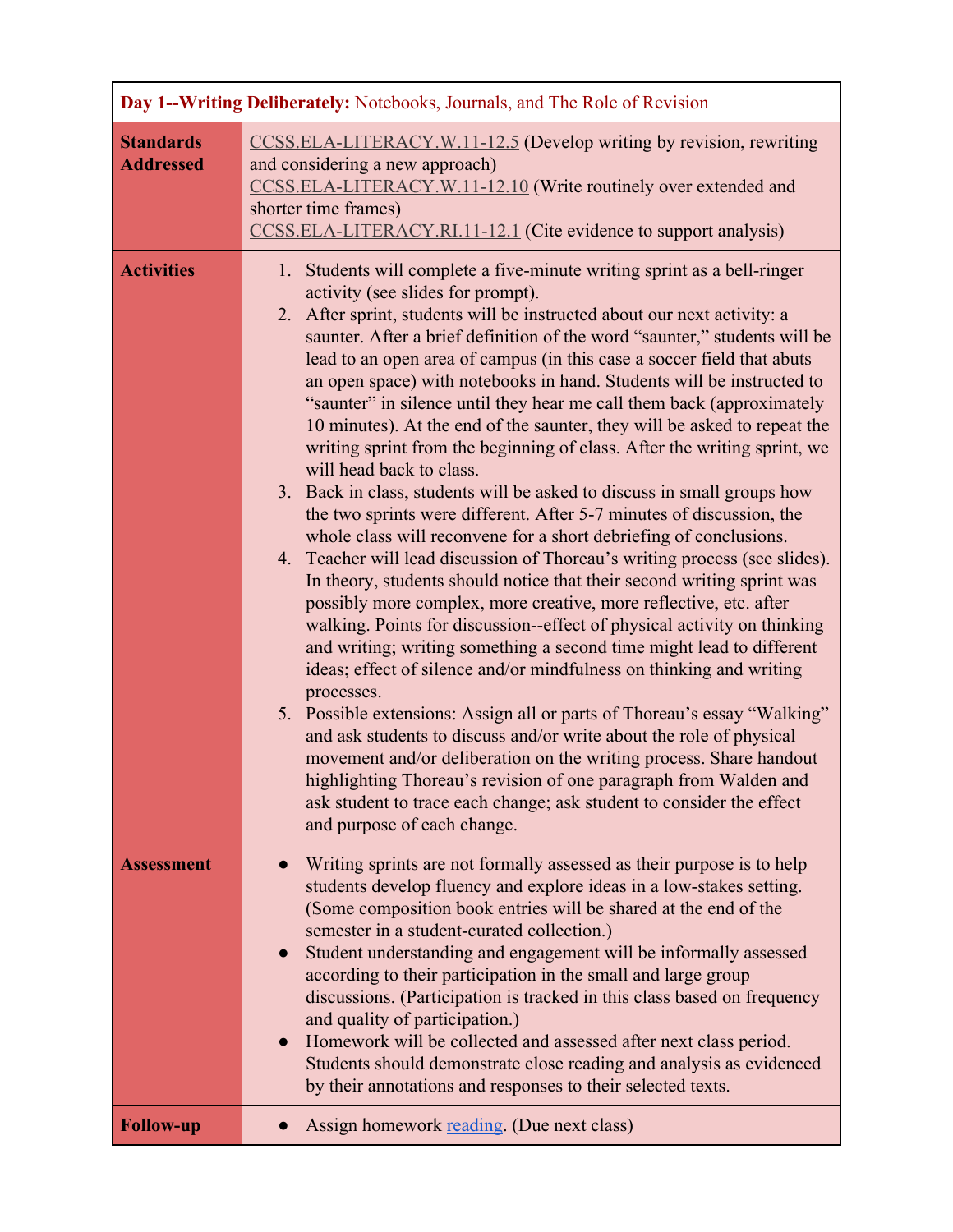| <b>Materials</b><br><b>Needed</b> | • Google Slide Deck (contains information presented to students)<br>• Copies of Thoreau excerpts for homework |
|-----------------------------------|---------------------------------------------------------------------------------------------------------------|
|                                   | • Optional reading: Thoreau, Walking                                                                          |
|                                   | • Optional handout highlighting Thoreau's revision process                                                    |

| Day 2-- Living Deliberately: Writing to Discover our Essential Truths |                                                                                                                                                                                                                                                                                                                                                                                                                                                                                                                                                                                                                                                                                                                                                                                                                                                                                                                                                                                                                                                                                                                                                                                                                                                                                                                                                                                                                                                                                                                                                                                                                                                                                                                                                                                                                                                                                                                                                                                                                                                                                                                                                    |
|-----------------------------------------------------------------------|----------------------------------------------------------------------------------------------------------------------------------------------------------------------------------------------------------------------------------------------------------------------------------------------------------------------------------------------------------------------------------------------------------------------------------------------------------------------------------------------------------------------------------------------------------------------------------------------------------------------------------------------------------------------------------------------------------------------------------------------------------------------------------------------------------------------------------------------------------------------------------------------------------------------------------------------------------------------------------------------------------------------------------------------------------------------------------------------------------------------------------------------------------------------------------------------------------------------------------------------------------------------------------------------------------------------------------------------------------------------------------------------------------------------------------------------------------------------------------------------------------------------------------------------------------------------------------------------------------------------------------------------------------------------------------------------------------------------------------------------------------------------------------------------------------------------------------------------------------------------------------------------------------------------------------------------------------------------------------------------------------------------------------------------------------------------------------------------------------------------------------------------------|
| <b>Standards</b><br><b>Addressed</b>                                  | CCSS.ELA-LITERACY.RL.11-12.9 (Demonstrate knowledge of<br>nineteenth-century foundational American literature)<br>CCSS.ELA-LITERACY.RL.11-12.2 (Determine themes and central ideas<br>from a text)                                                                                                                                                                                                                                                                                                                                                                                                                                                                                                                                                                                                                                                                                                                                                                                                                                                                                                                                                                                                                                                                                                                                                                                                                                                                                                                                                                                                                                                                                                                                                                                                                                                                                                                                                                                                                                                                                                                                                 |
| <b>Activities</b>                                                     | Start with writing sprint based on homework (see slides).<br>1.<br>2. After sprint, students will discuss in small groups, and then debrief as<br>a class. Points for discussion: what can we infer about Thoreau's<br>values? In what ways are these values typically American (or not)?<br>Teacher will guide students through a brief overview of Thoreau's<br>3.<br>concept of living deliberately, main tenets of Transcendentalism, and<br>how conflicts in Thoreau's time might relate to conflicts today (see<br>slides). Students will participate in small group discussion, which<br>will be followed with a whole class debriefing session.<br>4. Students will be given time to consider how the excerpts from<br>Walden relate to their semester inquiry questions. This is a routine<br>practice that will culminate in a semester final that asks students to<br>answer a significant question they have about American culture using<br>texts from the semester. (You may wish to omit or adapt this writing<br>sprint to serve goals in your class.)<br>This day coincides with the due date for a long-term project in the<br>5.<br>class. (Details can be found here: What it Means to Be American<br>Interview Project). As a segue to this activity, I will discuss how the<br>Transcendentalist attention to the individual connects to the<br>individual perspectives students have investigated in their interview<br>projects. Students will be asked to find a partner and share the visual<br>component of their project without discussing any aspect of it. Their<br>partner will draw conclusions about their interview subject, and write<br>those conclusions on a sticky note, which they will affix to the back<br>of the visual. Students will rotate partners until they have 5-7 sticky<br>notes. To conclude the activity, students will be asked to do one final<br>writing sprint for the day in which they consider to what extent their<br>visual component successfully communicated ideas from their<br>interview.<br>Assign homework (Read and annotate excerpt from "Civil"<br>6.<br>Disobedience") |
| <b>Assessments</b>                                                    | Writing sprints are not formally assessed as their purpose is to help<br>students develop fluency and explore ideas in a low-stakes setting.<br>(Some composition book entries will be shared at the end of the                                                                                                                                                                                                                                                                                                                                                                                                                                                                                                                                                                                                                                                                                                                                                                                                                                                                                                                                                                                                                                                                                                                                                                                                                                                                                                                                                                                                                                                                                                                                                                                                                                                                                                                                                                                                                                                                                                                                    |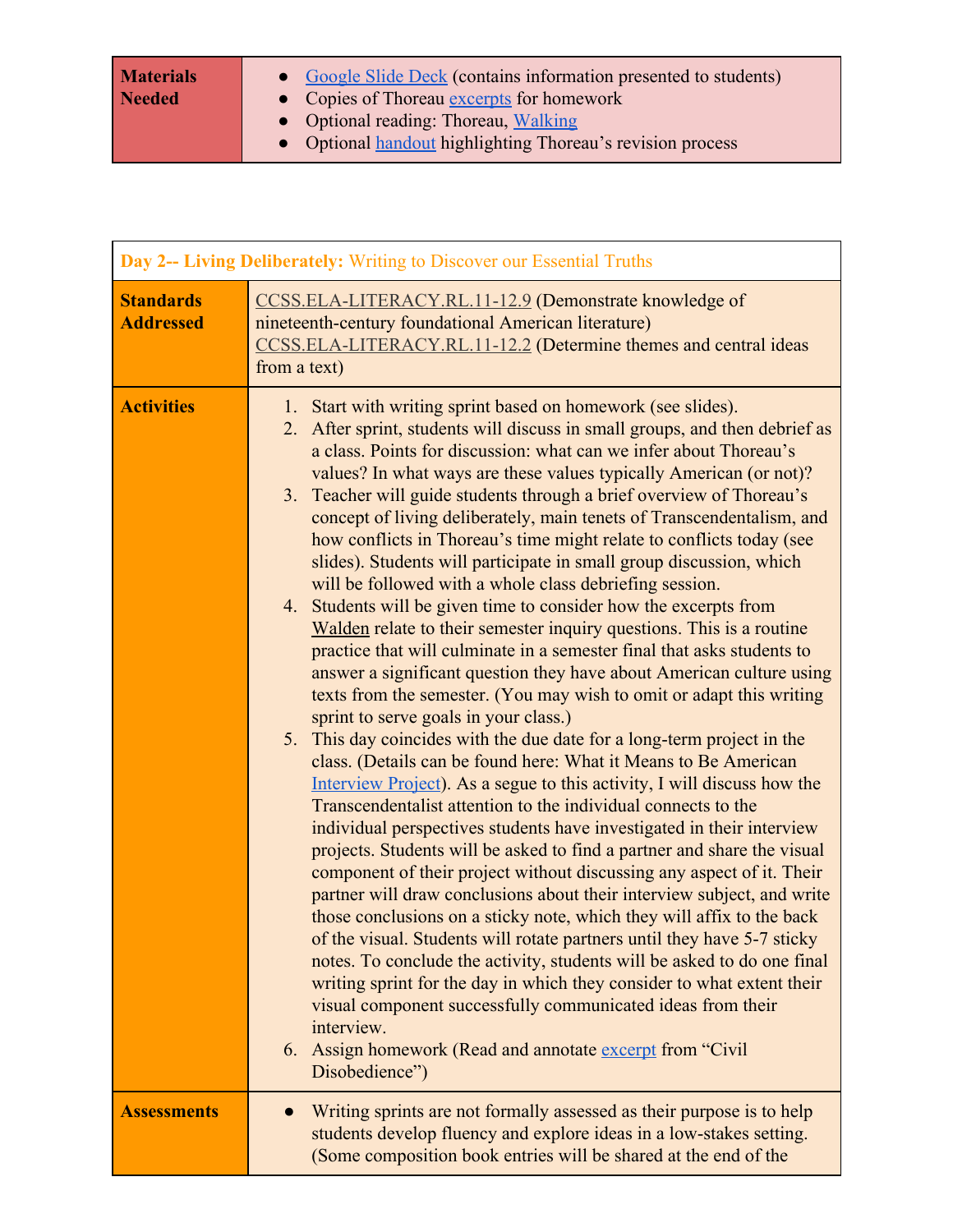|                                    | semester in a student-curated collection.)<br>• Student understanding and engagement will be informally assessed<br>according to their participation in the small and large group<br>discussions. (Participation is tracked in this class based on frequency<br>and quality of participation.)<br>• Interview projects will be assessed based on rubric (linked in project<br>directions). Specific to this mini-unit, student responses in the final<br>writing sprint will be used as a formative assessment to determine<br>whether students understand the basic tenets of Transcendentalism<br>and can apply that understanding to the work presented by their<br>peers. This formative assessment will enable teacher to adjust<br>instruction for the next class meeting. |
|------------------------------------|----------------------------------------------------------------------------------------------------------------------------------------------------------------------------------------------------------------------------------------------------------------------------------------------------------------------------------------------------------------------------------------------------------------------------------------------------------------------------------------------------------------------------------------------------------------------------------------------------------------------------------------------------------------------------------------------------------------------------------------------------------------------------------|
| <b>Follow-up</b><br><b>Actions</b> | • Read and annotate excerpt from "Civil Disobedience"                                                                                                                                                                                                                                                                                                                                                                                                                                                                                                                                                                                                                                                                                                                            |
| <b>Materials</b><br><b>Needed</b>  | Google Slide Deck (contains information presented to students)<br>One copy of excerpt from "Civil Disobedience for each student (for<br>homework)                                                                                                                                                                                                                                                                                                                                                                                                                                                                                                                                                                                                                                |

| Day 3--Discovering Voice: The Development of Thoreau's Antislavery Texts |                                                                                                                                                                                                                                                                                                                                                                                                                                                                                                                                                                                                                                                                                                                                                                                                                                                                                                                                                                                                                                                                                                                                    |
|--------------------------------------------------------------------------|------------------------------------------------------------------------------------------------------------------------------------------------------------------------------------------------------------------------------------------------------------------------------------------------------------------------------------------------------------------------------------------------------------------------------------------------------------------------------------------------------------------------------------------------------------------------------------------------------------------------------------------------------------------------------------------------------------------------------------------------------------------------------------------------------------------------------------------------------------------------------------------------------------------------------------------------------------------------------------------------------------------------------------------------------------------------------------------------------------------------------------|
| <b>Standards</b><br><b>Addressed</b>                                     | CCSS.ELA-LITERACY.RL.11-12.4 (Close reading of a text with attention<br>to word choice and tone)<br>CCSS.ELA-LITERACY.RL.11-12.1 (Cite evidence to support analysis of a<br>text)<br>CCSS.ELA-LITERACY.RL.11-12.9 (Examine how multiple texts from the<br>same period approach topics)<br>CCSS.ELA-LITERACY.RI.11-12.8 (Evaluate reasoning in works of public<br>advocacy)                                                                                                                                                                                                                                                                                                                                                                                                                                                                                                                                                                                                                                                                                                                                                         |
| <b>Activities</b>                                                        | 1. Teacher will review concept of voice in writing, specifically<br>focusing on the relationship between diction and tone. As a class, we<br>will analyze one example paragraph as a model. Then, students will<br>begin small group discussion regarding diction and tone from the rest<br>of the homework reading. While students are conducting first<br>discussion, I will circle the room, stamping complete homework and<br>informally assessing understanding based on each group's<br>discussion. The whole class will debrief after group discussion.<br>2. The class will then be divided in half; one half will receive excerpts<br>from "Slavery in Massachusetts" and one half will receive excerpts<br>from "A Plea for Captain John Brown." Students will be given<br>approximately 20 minutes to read and annotate silently, paying<br>attention to diction and tone, and how it furthers Thoreau's<br>argument. (Option, especially for students with less confidence<br>reading Thoreau: students will form pairs and pair read/annotate.)<br>3. After students have read and annotated independently, they will |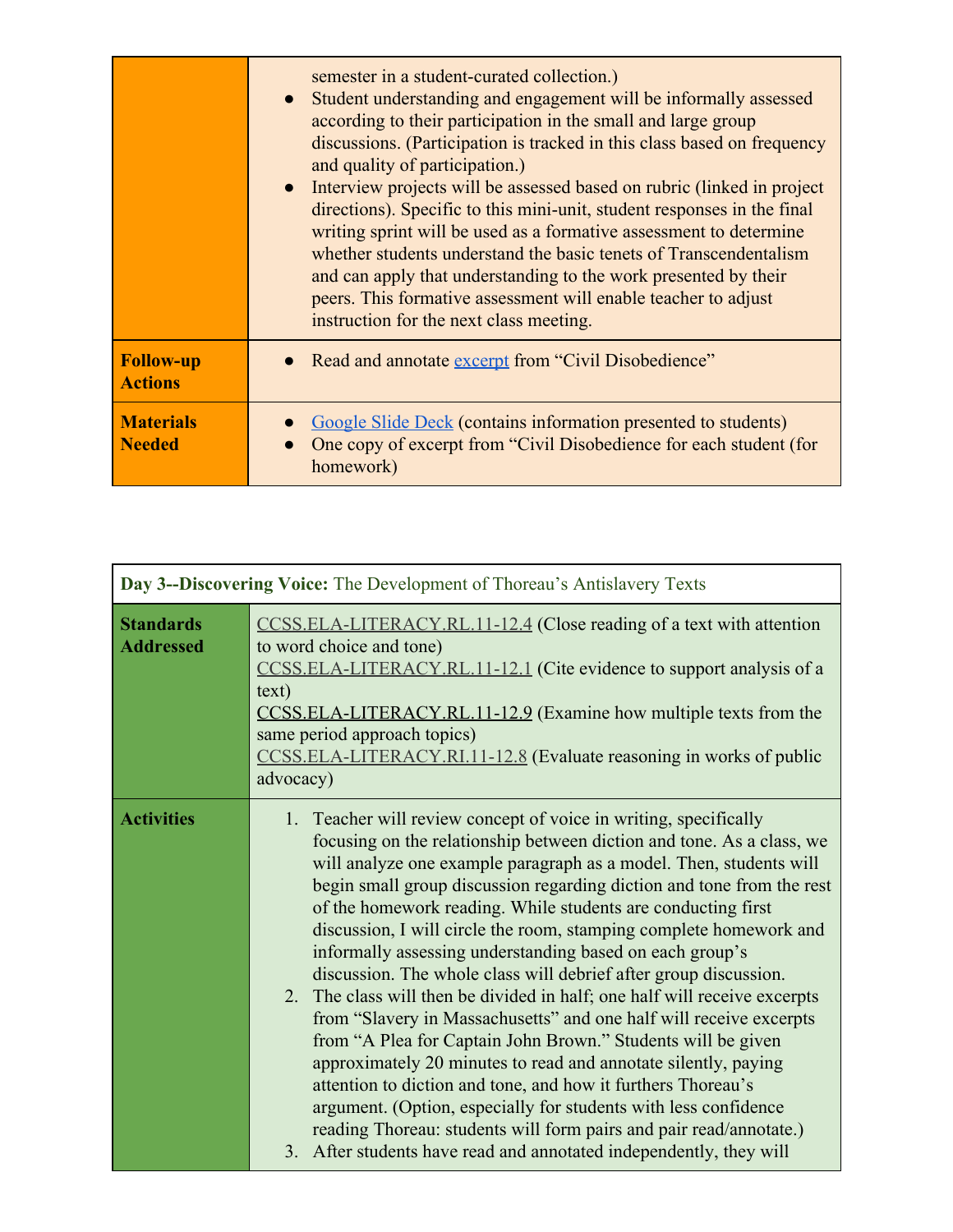|                                    | discuss in their table groups, sharing annotations.<br>4. Transition--students will receive the excerpt they did not yet read.<br>Repeat activity (independently read, annotate, and then discuss in<br>small groups.)<br>5. Before we debrief, students will individually answer the following<br>question in writing (to be turned in at end of class): In what order did<br>Thoreau write these texts? What evidence from his diction and tone<br>can you use to support your stand? Cite at least two quotations from<br>different texts in your answer. (I will allow students about 7 minutes<br>to write and 2 or 3 minutes to share with a partner).<br>6. As a class, we will discuss how Thoreau's ideas developed among<br>the three texts we looked at today. Hopefully, students will recognize<br>that his tone becomes progressively more strident. They should be<br>able to cite how the same images and analogies are revised over<br>time.<br>7. As we wrap up, I will remind students how frequent writing and<br>revision can help a writer develop a strong voice. (Students are<br>drafting a reflective essay that was started before this unit. If time<br>allows, students will be asked to rewrite the introduction to their<br>reflective essays from memory as an exercise in rethinking and<br>rewriting.) |
|------------------------------------|------------------------------------------------------------------------------------------------------------------------------------------------------------------------------------------------------------------------------------------------------------------------------------------------------------------------------------------------------------------------------------------------------------------------------------------------------------------------------------------------------------------------------------------------------------------------------------------------------------------------------------------------------------------------------------------------------------------------------------------------------------------------------------------------------------------------------------------------------------------------------------------------------------------------------------------------------------------------------------------------------------------------------------------------------------------------------------------------------------------------------------------------------------------------------------------------------------------------------------------------------------------------------------------------------------------------------------------|
| <b>Assessments</b>                 | While students are conducting first discussion, I will circle the room,<br>stamping complete homework and informally assessing<br>understanding based on each group's discussion.<br>As individuals and groups are discussing texts, I will circulate and<br>$\bullet$<br>informally assess for understanding.<br>I will collect students individual responses and formatively assess<br>$\bullet$<br>their ability to relate diction and tone to author's purposes and their<br>ability to accurately and effectively cite evidence in their own work.<br>(We will have just begun a year-long research project, so this will<br>help me determine how much reteaching I need to do for this skill.)<br>(When reflective essays are due, one of the rubric standards will<br>address voice.)                                                                                                                                                                                                                                                                                                                                                                                                                                                                                                                                            |
| <b>Follow-up</b><br><b>Actions</b> | Homework: Students should go back to their reflective essay drafts (due<br>next class period) and revise to develop a distinct voice.                                                                                                                                                                                                                                                                                                                                                                                                                                                                                                                                                                                                                                                                                                                                                                                                                                                                                                                                                                                                                                                                                                                                                                                                    |
| <b>Materials</b><br><b>Needed</b>  | Student copies of anti-slavery excerpts ("Slavery in Massachusetts"<br>and "A Plea for Captain John Brown")<br>Slide deck                                                                                                                                                                                                                                                                                                                                                                                                                                                                                                                                                                                                                                                                                                                                                                                                                                                                                                                                                                                                                                                                                                                                                                                                                |

**Day 4--Finding Your Own Voice:** Bridging the Gap between How You See the World and How You Act in It

**Standards Addressed** [CCSS.ELA-LITERACY.W.11-12.1](http://www.corestandards.org/ELA-Literacy/W/11-12/1/) (Write arguments to support claims) [CCSS.ELA-LITERACY.W.11-12.4](http://www.corestandards.org/ELA-Literacy/W/11-12/4/) (Produce clear and coherent writing that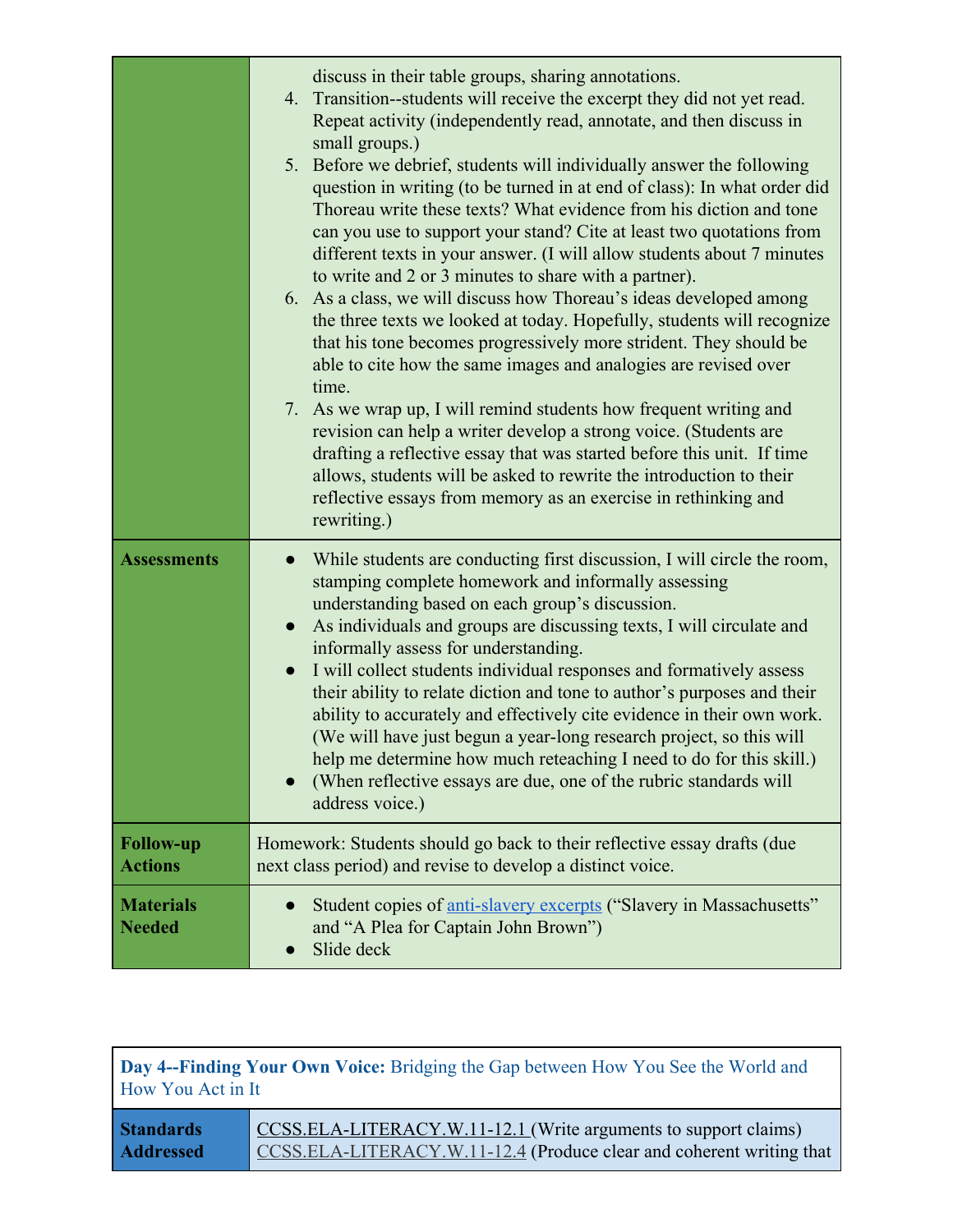|                                    | is appropriate for a specific audience)                                                                                                                                                                                                                                                                                                                                                                                                                                                                                                                                                                                                                                                                                                                                                                                                                                                                                                                                                                                                                                                                                                                                                                                                                                                                                                                                                                                                                                                                                                                                                                                                  |
|------------------------------------|------------------------------------------------------------------------------------------------------------------------------------------------------------------------------------------------------------------------------------------------------------------------------------------------------------------------------------------------------------------------------------------------------------------------------------------------------------------------------------------------------------------------------------------------------------------------------------------------------------------------------------------------------------------------------------------------------------------------------------------------------------------------------------------------------------------------------------------------------------------------------------------------------------------------------------------------------------------------------------------------------------------------------------------------------------------------------------------------------------------------------------------------------------------------------------------------------------------------------------------------------------------------------------------------------------------------------------------------------------------------------------------------------------------------------------------------------------------------------------------------------------------------------------------------------------------------------------------------------------------------------------------|
| <b>Activities</b>                  | Teacher will briefly review Question Formulation Technique (QFT)<br>1.<br>process (Rothstein and Santana).<br>2. Students will be presented with a Venn diagram with two<br>overlapping sections: The way I see the world/The way I act in the<br>world. This diagram will become the focus for the QFT process.<br>3. In small groups, students will brainstorm questions for<br>approximately 5-7 minutes. Students will be asked to stop and<br>analyze and prioritize questions according to QFT process.<br>4. Groups will share and explain their prioritized questions with the rest<br>of class, followed by some discussion about how these questions<br>might apply to contemporary American culture. Teacher will shift<br>discussion to how American society reflects the conflicts brought out<br>in the questions.<br>5. Students will be asked to choose one question (from any group) and<br>answer it in a writing sprint (5-7 minutes).<br>Teacher will share back page of one of Thoreau's journals, on which<br>6.<br>he listed his "faults." Teacher will facilitate quick discussion about<br>how each item might be seen as a fault and how it might diminish a<br>writer's sense of voice. Special emphasis will be given to last item<br>regarding conciseness.<br>7. Teacher will assign formal written response, challenging students to<br>both be concise and demonstrate a strong voice in a piece of writing.<br>Students will be asked to write a short (no more than 400 word)<br>revision of either their sprint from day one of this unit or the sprint<br>just completed. Due date to be determined. |
| <b>Assessments</b>                 | Students' responses will be formally assessed using a rubric that addresses<br>two key elements: clarity of argument and development of voice.                                                                                                                                                                                                                                                                                                                                                                                                                                                                                                                                                                                                                                                                                                                                                                                                                                                                                                                                                                                                                                                                                                                                                                                                                                                                                                                                                                                                                                                                                           |
| <b>Follow-up</b><br><b>Actions</b> | Collect typed, revised essays on a day appropriate to your class. If desired,<br>schedule a time for a draft workshop.                                                                                                                                                                                                                                                                                                                                                                                                                                                                                                                                                                                                                                                                                                                                                                                                                                                                                                                                                                                                                                                                                                                                                                                                                                                                                                                                                                                                                                                                                                                   |
| <b>Materials</b><br><b>Needed</b>  | Slide deck                                                                                                                                                                                                                                                                                                                                                                                                                                                                                                                                                                                                                                                                                                                                                                                                                                                                                                                                                                                                                                                                                                                                                                                                                                                                                                                                                                                                                                                                                                                                                                                                                               |